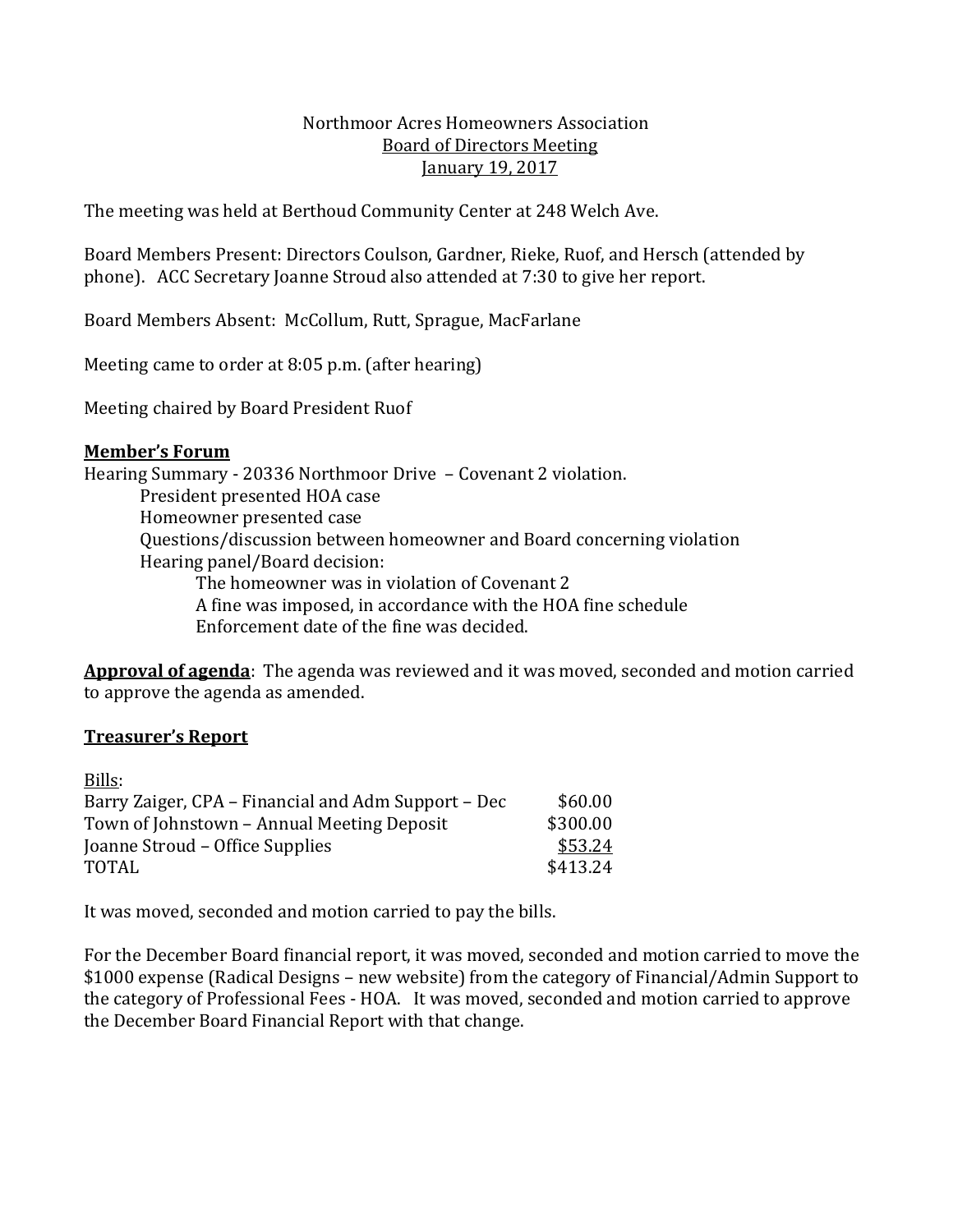## **Secretary's Report**

December Board meeting minutes were sent out by email for approval. It was moved, seconded and motion carried to approve the December minutes with one edit.

## **Old Business:**

President Ruof passed out copies of attorney letter to 20204 Cactus Drive regarding outstanding 2014-2015 annual assessments. – attorney has sent letter to homeowner.

Status of 20957 Northmoor Drive – property has been sold in foreclosure to an investment company. President Ruof drafted a letter to go to new owner which was passed out, there were edits suggested. It was moved, seconded and motion carried to approve sending the letter as edited.

It was moved, seconded and motion carried to approve sending the appreciation letter to 5378 Ocotillo Court for removing the non-approved canvas structure on the property. Draft letter was previously sent out to Board.

Reminder was sent to 5411 Sage Court that shipping container needed to be removed by February 28, 2017. No additional action will be taken until March 1, depending on whether the container is removed.

Status of completing Safety Deposit Box inventory. Prior listing found still needs some update, in progress.

# **New Business**:

### Activity Report.

- Invoice sent to 20204 Cactus Drive by attorney for 2014-15 assessments plus late fees and attorney fees
- First violation letter drafted to 20064 Cactus Drive regarding semi-tractor trailers on property. Letter and picture passed out, edits were suggested to letter. It was moved, seconded and motion carried to approve letter as amended.
- Real Estate status letter sent for 20454 Cactus Drive.
- Preliminary drafts done for annual meeting letter and agenda by Director Coulson, don't need to vote on final version until February meeting
- Director Coulson has begun the financial reports for the annual meeting.
- Director Coulson has received an offer from Harvey Yoakum to lease/buy Northmoor water shares for Supply. Annual leasing is at assessment rate of \$800. Purchase offer was for \$12,000 per share, 5 shares, \$60,000. The Board declined selling any water shares at this time. Based on input Director Coulson received at the annual Supply meeting, the annual water assessments should stay the same this year.
- Karen Overlin will be running for a Director position at the 2017 Annual Meeting and has submitted a biography.
- President Ruof sent information about oil and gas status to our agent at CBIZ for Travelers Insurance Company a year ago. Also contacted them this year with the same information since